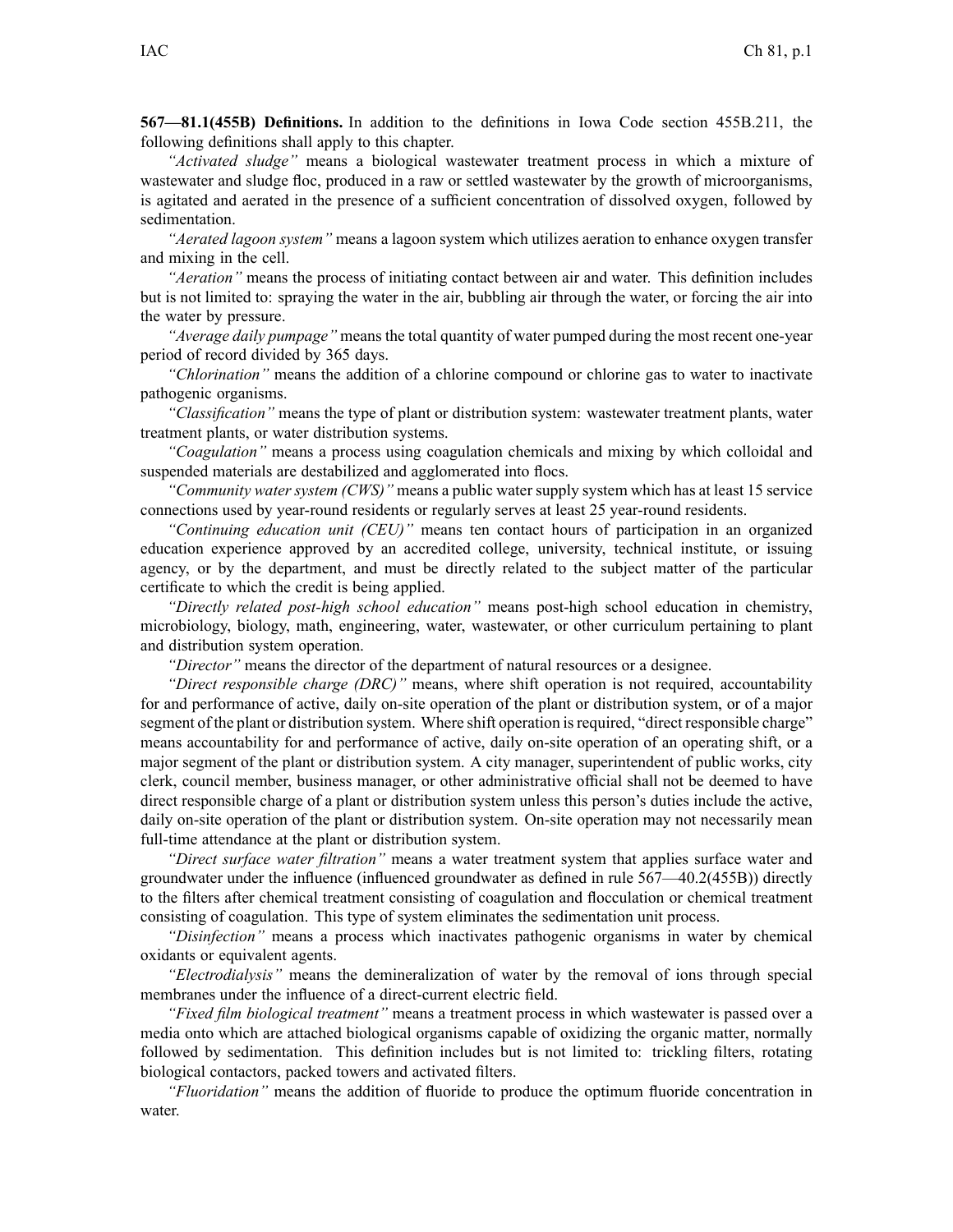*"Grade"* means one of seven certification levels, designated as A, I, IL, II, IIL, III, or IV.

*"Ion exchange"* means the process of using ion exchange materials such as resin or zeolites to remove undesirable ions from water and substituting acceptable ions, for example, ion exchange for nitrate removal or ion exchange for softening.

*"Issuing agency"* means <sup>a</sup> professional, technical**/**educational organization authorized by the department to provide continuing education for certification renewal or upgrade in accordance with the commitments and guidelines detailed in the written issuing agency agreemen<sup>t</sup> and procedures.

*"Nontransient noncommunity water system (NTNC)"* means <sup>a</sup> public water system other than <sup>a</sup> community water system which regularly serves at least 25 of the same persons four hours or more per day for four or more days per week for 26 or more weeks per year.

*"Operator-in-charge"* means <sup>a</sup> person or persons on site in direct responsible charge for <sup>a</sup> plant or distribution system. A city manager, superintendent of public works, city clerk, council member, business manager, or other administrative official shall not be deemed to be the operator-in-charge of <sup>a</sup> plant or distribution system unless this person's duties include the active, daily on-site operation of the plant or distribution system. On-site operation may not necessarily mean full-time attendance at the plant or distribution system.

*"Plant"* means those facilities which are identified as either <sup>a</sup> water treatment plant, defined as that portion of the water supply system which in some way alters the physical, chemical, or bacteriological quality of the water, or <sup>a</sup> wastewater treatment plant, defined as the facility or group of units used for the treatment of wastewater from public sewer systems and for the reduction and handling of solids removed from such wastes.

*"Population equivalent"* for <sup>a</sup> wastewater treatment plant means the calculated number of people who would contribute the same biochemical oxygen demand (BOD) per day as the system in question, assuming that each person contributes 0.167 pounds of five-day, 20°C, BOD per day.

*"Post-high school education"* means credit received for completion of courses given or cosponsored by an accredited college, university, technical institute, or issuing agency. Courses offered by regulatory agencies may also be recognized as post-high school education. One year of post-high school education is 30 semester hours or 45 quarter hours or 45 CEUs of credit.

*"Primary treatment"* means <sup>a</sup> treatment process designed to remove organic and inorganic settleable solids from wastewater by the physical process of sedimentation.

*"Public water system certificate"* means <sup>a</sup> certificate issued by the department certifying that an operator has successfully completed the certification requirements of this chapter. The certificate specifies the grades and classifications for which the certificate is valid.

*"Reverse osmosis"* means the process in which external pressure is applied to mineralized water against <sup>a</sup> semipermeable membrane to effectively reduce total dissolved solids (TDS) and radionuclides content as the water is forced through the membrane.

*"Rural water district"* means <sup>a</sup> water supply incorporated and organized as such pursuan<sup>t</sup> to Iowa Code chapter 357A or 504A.

"*Stabilization*" means the addition of chemical compounds to water to maintain an ionic equilibrium whereby the water is not in <sup>a</sup> depository or corrosive state.

*"Waste stabilization lagoon"* means an excavation designed and constructed to receive raw or pretreated wastewater in which stabilization is accomplished by several natural self-purification processes. This definition includes both anaerobic and aerobic lagoons.

*"Wastewater treatment plant"* means the facility or group of units used for the treatment of wastewater from public sewer systems and for the reduction and handling of solids removed from such wastes.

*"Water distribution system"* means that portion of the water supply system in which water is conveyed from the water treatment plant or other supply point to the premises of the consumer, including storage facilities and pumping stations. For the purposes of this chapter, <sup>a</sup> water distribution system does not include individual service lines to the premises of the consumer, which are not under the control of the system.